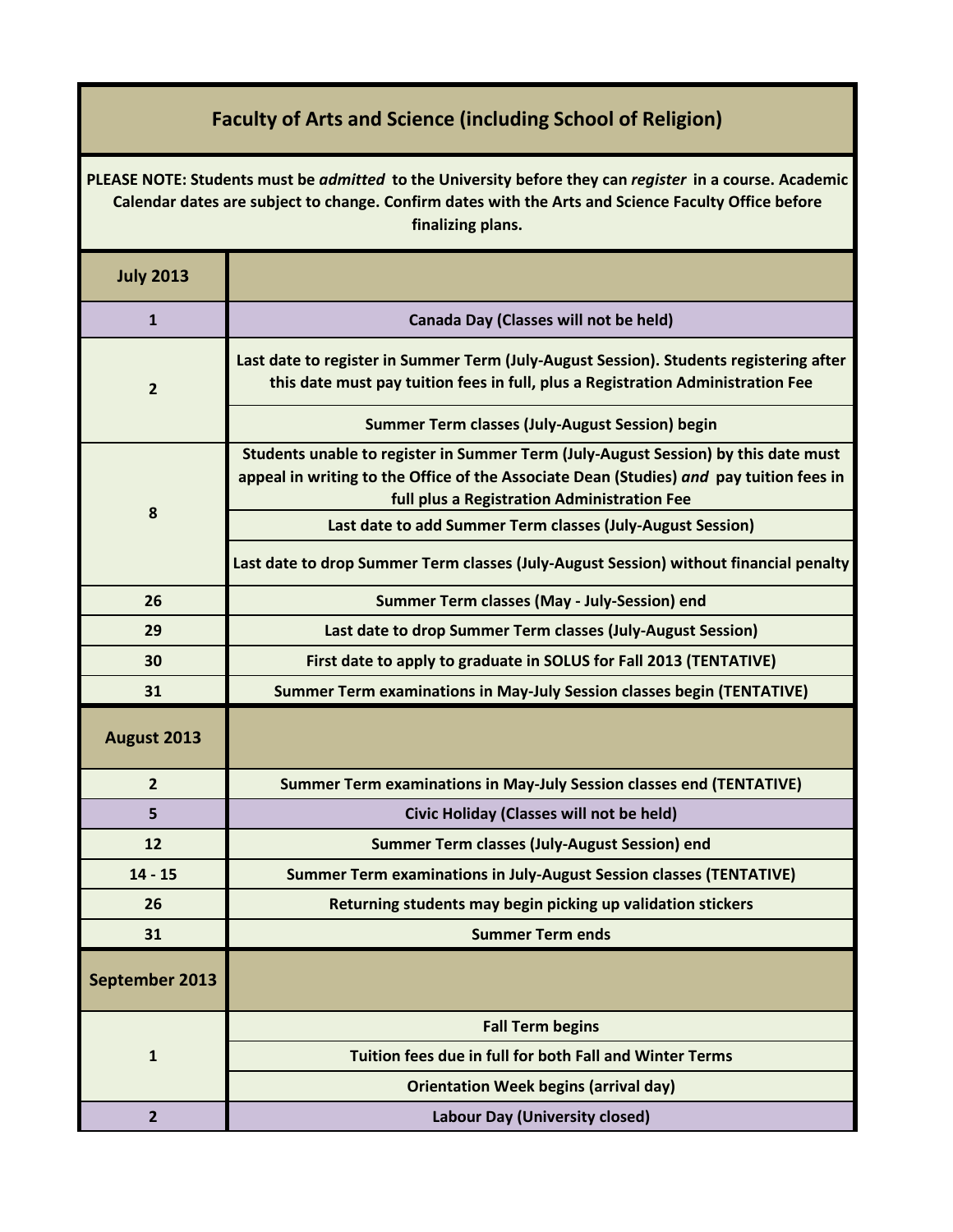| 3                    | <b>Welcoming Ceremony for new students</b>                                                                                                                                                                                                                                                                                                                       |
|----------------------|------------------------------------------------------------------------------------------------------------------------------------------------------------------------------------------------------------------------------------------------------------------------------------------------------------------------------------------------------------------|
| 4                    | Time period to add and drop classes begins (TENTATIVE)                                                                                                                                                                                                                                                                                                           |
| 9                    | <b>Fall Term classes begin</b>                                                                                                                                                                                                                                                                                                                                   |
| 20                   | Last date to register in Fall Term. Students unable to register by this date must appeal<br>in writing to the Office of the Associate Dean (Studies) and pay tuition fees in full plus<br>a Registration Administration Fee<br>Last date to add Fall Term and multi-term classes<br>Last date to drop Fall Term and multi-term classes without financial penalty |
|                      |                                                                                                                                                                                                                                                                                                                                                                  |
| October 2013         |                                                                                                                                                                                                                                                                                                                                                                  |
| 14                   | <b>Thanksgiving Day (University closed)</b>                                                                                                                                                                                                                                                                                                                      |
| 15                   | Last date to apply for admission to the Upper-Year Program at the Bader Interntional<br><b>Study Centre for Winter Term</b>                                                                                                                                                                                                                                      |
|                      | Last date to apply to graduate for Fall 2013 (TENTATIVE)                                                                                                                                                                                                                                                                                                         |
| 16                   | <b>University Day</b>                                                                                                                                                                                                                                                                                                                                            |
| <b>November 2013</b> |                                                                                                                                                                                                                                                                                                                                                                  |
| <b>TBD</b>           | <b>Fall Convocation (TENTATIVE)</b>                                                                                                                                                                                                                                                                                                                              |
| $\mathbf{1}$         | Last date to drop Fall Term classes                                                                                                                                                                                                                                                                                                                              |
| $\overline{7}$       | Last date to apply for accommodation for an official examination conflict for the<br><b>December examination session</b>                                                                                                                                                                                                                                         |
| 11                   | Remembrance Day (Classes cancelled 10:30 - 11:30 a.m.)                                                                                                                                                                                                                                                                                                           |
| 15                   | Last date to apply to the University for admission as a part-time student for Winter<br><b>Term (Distance Studies only)</b>                                                                                                                                                                                                                                      |
|                      | First date to apply to graduate in SOLUS for Spring 2014 (TENTATIVE)                                                                                                                                                                                                                                                                                             |
| 29                   | <b>Fall Term classes end</b>                                                                                                                                                                                                                                                                                                                                     |
| 30                   | Fall Term pre-examination study period begins                                                                                                                                                                                                                                                                                                                    |
| December 2013        |                                                                                                                                                                                                                                                                                                                                                                  |
| $\mathbf{1}$         | Last date for Queen's students to apply for admission to Dual or Second Degree<br><b>Programs for Winter Term</b>                                                                                                                                                                                                                                                |
| 3                    | Fall Term pre-examination study period ends                                                                                                                                                                                                                                                                                                                      |
| $4 - 19$             | Final examinations in Fall Term classes and mid-year tests in multi-term classes                                                                                                                                                                                                                                                                                 |
| 6                    | <b>Commemoration Day (academics cancelled)</b>                                                                                                                                                                                                                                                                                                                   |
| 31                   | <b>Fall Term ends</b>                                                                                                                                                                                                                                                                                                                                            |
| January 2014         |                                                                                                                                                                                                                                                                                                                                                                  |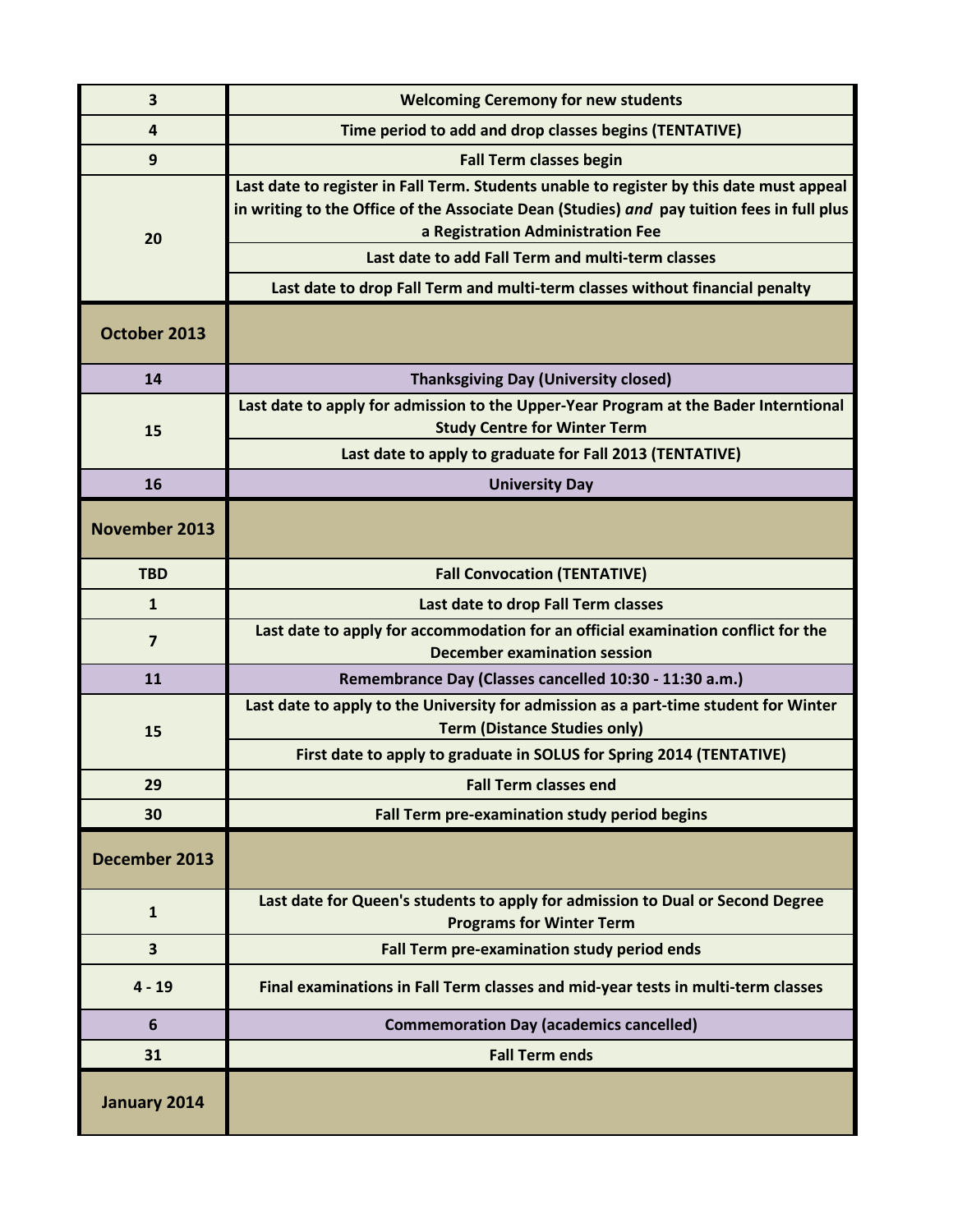| $\mathbf{1}$         | <b>New Year's Day (all classes cancelled)</b>                                                                                                                                                              |
|----------------------|------------------------------------------------------------------------------------------------------------------------------------------------------------------------------------------------------------|
| $\mathbf{1}$         | <b>Winter Term begins</b>                                                                                                                                                                                  |
| 6                    | Last date for students not registered in any other class to register in Winter Term<br>without a Registration Administration Fee                                                                           |
|                      | <b>Winter Term classes begin</b>                                                                                                                                                                           |
| 10                   | Last date to apply to the International Programs Office for exchange programs for 2014<br>2015                                                                                                             |
| 17                   | Students unable to register by this date must appeal in writing to the Office of the<br>Associate Dean (Studies) and pay tuition fees in full plus a Registration Administration<br>Fee                    |
|                      | Last date to add Winter Term classes                                                                                                                                                                       |
|                      | Last date to drop Winter Term classes without financial penalty                                                                                                                                            |
| <b>February 2014</b> |                                                                                                                                                                                                            |
| 17                   | <b>Family Day (classes will not be held)</b>                                                                                                                                                               |
| $18 - 21$            | <b>Reading Week (all classes cancelled)</b>                                                                                                                                                                |
| 28                   | Last date to drop Winter Term classes                                                                                                                                                                      |
| <b>March 2014</b>    |                                                                                                                                                                                                            |
| $\overline{7}$       | Last date to apply for accommodation for an official examination conflict for the April<br>examination session                                                                                             |
| 15                   | Last date to apply for admission to the Upper-Year Program at the Bader Interntional<br><b>Study Centre for Summer Term (May-June Session).</b>                                                            |
| 17                   | <b>Registration for Summer Term classes begins</b>                                                                                                                                                         |
| <b>April 2014</b>    |                                                                                                                                                                                                            |
| $\mathbf{1}$         | Last date to apply to the University for admission for Summer Term (May-June and<br><b>May-July Sessions) classes</b>                                                                                      |
| $\overline{4}$       | <b>Winter Term classes end</b>                                                                                                                                                                             |
| $5 - 9$              | Winter Term pre-exam study period                                                                                                                                                                          |
| $10 - 26$            | Final examinations in Winter Term and multi-term classes                                                                                                                                                   |
| 15                   | Last date for receipt of required documentation from students seeking admission for<br>Summer Term (May-June and May-July Sessions) to ensure than an admission decision<br>is made before the Term begins |
| 18                   | <b>Good Friday (University closed)</b>                                                                                                                                                                     |
| 30                   | <b>Winter Term ends</b>                                                                                                                                                                                    |
|                      |                                                                                                                                                                                                            |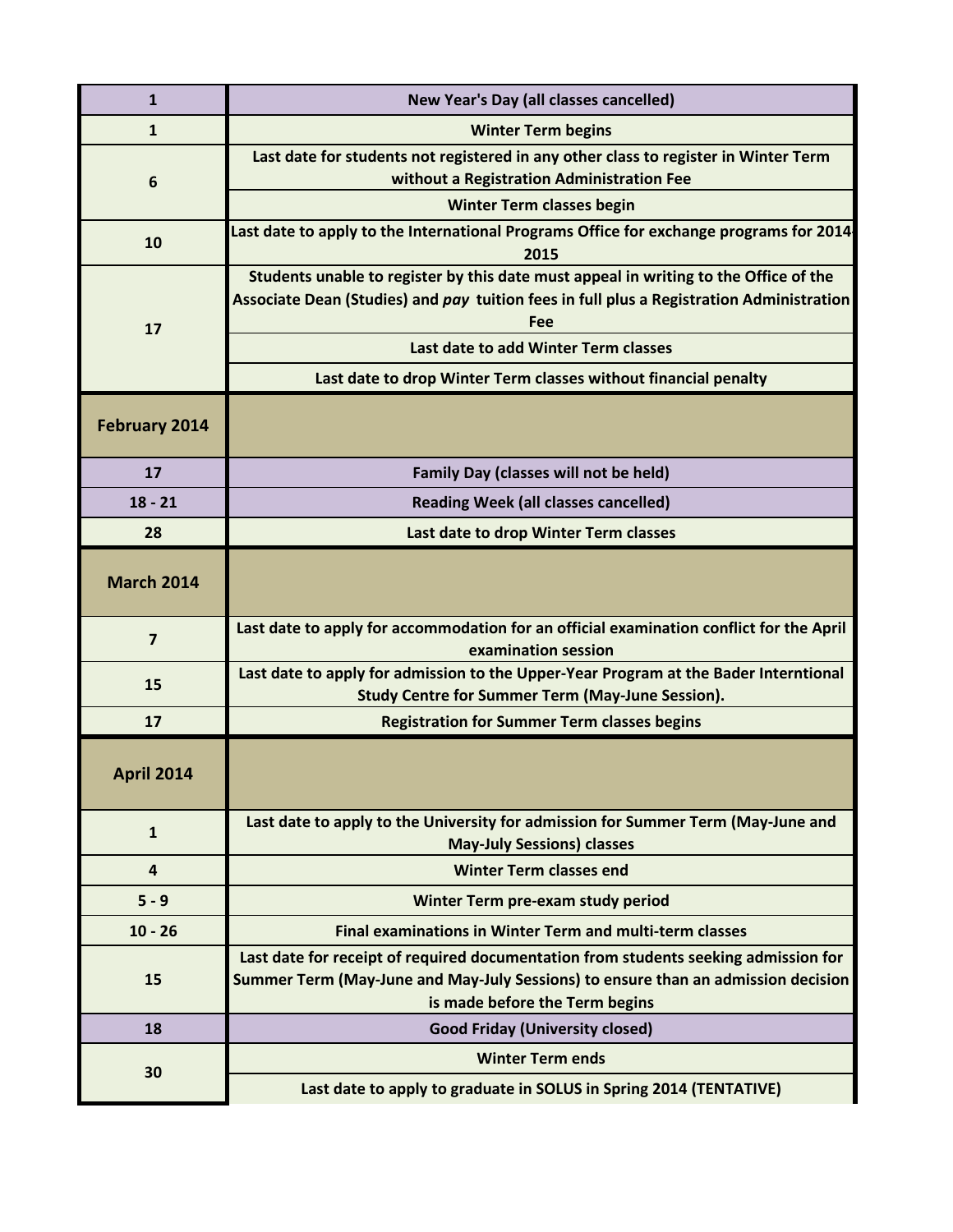| <b>May 2014</b>  |                                                                                                                                                                                                                                                                        |
|------------------|------------------------------------------------------------------------------------------------------------------------------------------------------------------------------------------------------------------------------------------------------------------------|
| $\mathbf{1}$     | <b>Summer Term begins</b>                                                                                                                                                                                                                                              |
|                  | Tuition fees due in full for all Summer Term Sessions                                                                                                                                                                                                                  |
| 5                | Last date to register in Summer Term (May-June and May-July Sessions). Students<br>registering after this date must pay tuition fees in full plus a Registration<br><b>Administration Fee</b>                                                                          |
|                  | <b>Summer Term classes (May-June and May-July Sessions) begin</b>                                                                                                                                                                                                      |
| 9                | Students unable to register in Summer Term (May-June and May-July Sessions) by this<br>date must appeal in writing to the Office of the Associate Dean (Studies) and pay<br>tuition fees in full plus a Registration Administration Fee                                |
|                  | Last date to add Summer Term classes (May-June and May-July Sessions)                                                                                                                                                                                                  |
|                  | Last date to drop Summer Term classes (May-June Session) without financial penalty                                                                                                                                                                                     |
|                  | Last date to apply for admission to the Upper-Year Program at the Bader International<br><b>Study Centre for Summer Term (June-July Session)</b>                                                                                                                       |
| 15               | Last date to apply to the University for upper-year full-time admission for Fall Term<br>from another post-secondary institution                                                                                                                                       |
| 16               | Last date to drop Summer Term classes (May-July Session) without financial penalty                                                                                                                                                                                     |
| 19               | Victoria Day (classes will not be held)                                                                                                                                                                                                                                |
| 30               | Last date to drop Summer Term classes (May-June Session)                                                                                                                                                                                                               |
| <b>June 2014</b> |                                                                                                                                                                                                                                                                        |
| <b>TBD</b>       | Spring Convocation: Dates will be determined in Fall 2013. Please refer to                                                                                                                                                                                             |
|                  | http://www.queensu.ca/registrar/currentstudents/convocation/ceremonies.html to<br>view these dates.                                                                                                                                                                    |
|                  | Last date to apply to the University for admission for Summer Term (July-August<br>Session)                                                                                                                                                                            |
|                  | Last date to apply to the University for admission as a part-time student for Fall Term                                                                                                                                                                                |
| $\mathbf{1}$     | Last date for Queen's students to apply for admission to a Dual Degree Program for Fall<br><b>Term</b>                                                                                                                                                                 |
|                  | Last date for Queen's students to apply to transfer into the Faculty of Arts and Science<br>for Fall Term                                                                                                                                                              |
| 15               | Last date for receipt of required documentation from students seeking admission for<br>Summer Term (July-August Session) and Fall Term to full-or part-time study, including<br>transfer students, to ensure that an admission decision is made before the Terms begin |